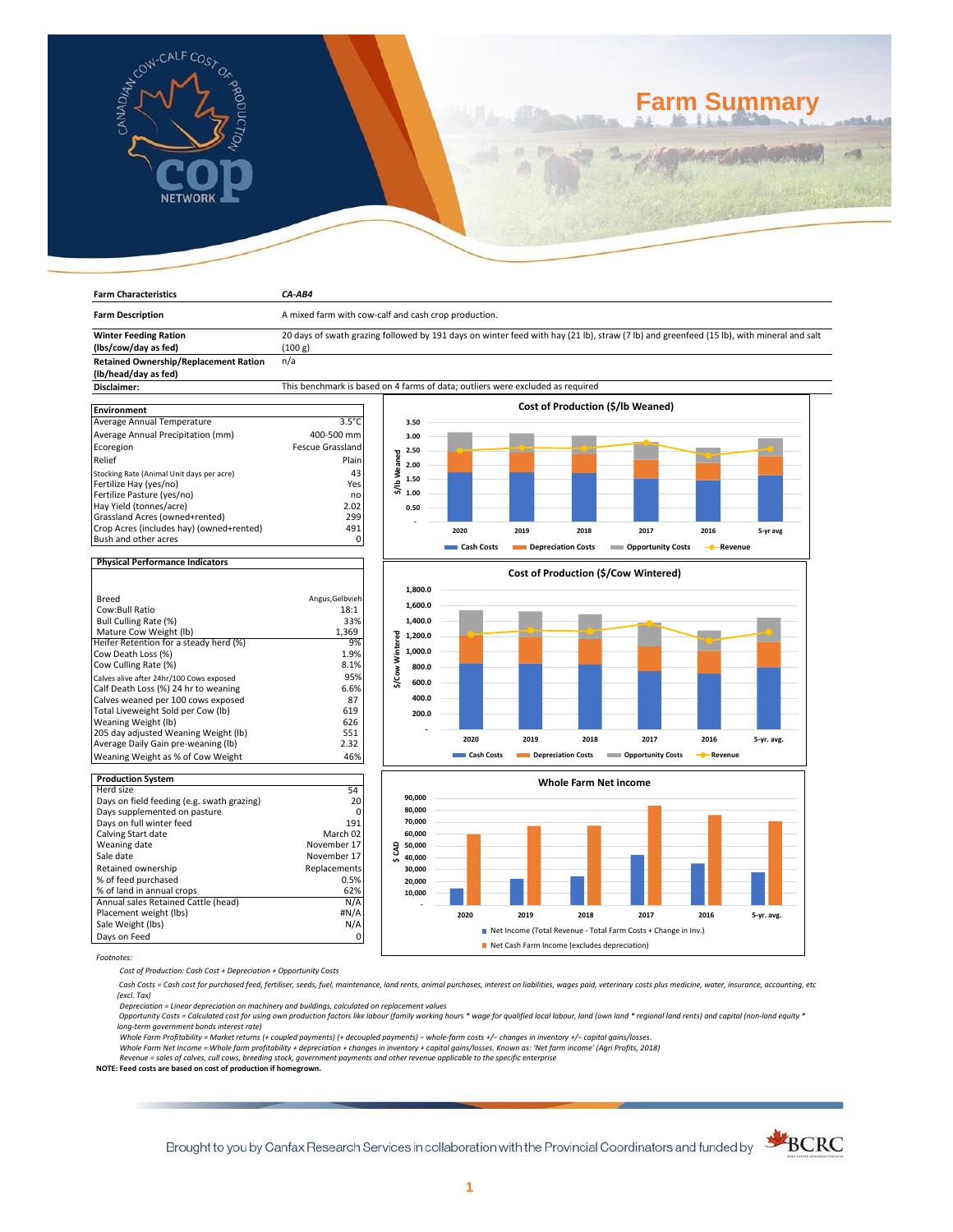# **Whole Farm Overview Page**

| Overview                                                                                                                                                        |                 |                   |                                           |                   |                          |                          |                          |
|-----------------------------------------------------------------------------------------------------------------------------------------------------------------|-----------------|-------------------|-------------------------------------------|-------------------|--------------------------|--------------------------|--------------------------|
| <b>Operation Maturity</b>                                                                                                                                       | Mature          |                   |                                           |                   |                          |                          |                          |
| <b>Herd Size</b><br>54                                                                                                                                          |                 |                   | Beef Animals Sold from Retained Ownership |                   | N/A                      |                          |                          |
| Paid Labour (hours)                                                                                                                                             | 408             |                   |                                           |                   |                          |                          |                          |
| Unpaid Labour (hours)<br>Average wages - paid and unpaid (\$/hr)                                                                                                | 17.45           |                   |                                           |                   |                          |                          |                          |
| Revenue                                                                                                                                                         |                 | 2020              | 2019                                      | 2018              | 2017                     | 2016                     | 5-yr. avg.               |
|                                                                                                                                                                 |                 |                   |                                           |                   |                          |                          |                          |
| <b>Market Revenue</b><br>Cow-Calf                                                                                                                               | 5-yr avg<br>43% | 145,758<br>66,262 | 154,003<br>69,079                         | 151,331<br>68,456 | 161,856<br>73,790        | 151,664<br>61,781        | 152,923<br>67,874        |
| Cash Crops                                                                                                                                                      | 54%             | 79,497            | 84,924                                    | 82,875            | 88,066                   | 89,882                   | 85,049                   |
| Retained Ownership                                                                                                                                              | 0%              |                   |                                           |                   |                          |                          |                          |
| <b>Government Payments</b>                                                                                                                                      | 0%              | $\overline{a}$    | ä,                                        | ٠                 | $\overline{\phantom{a}}$ | $\overline{\phantom{a}}$ |                          |
| Other Farm Revenue +                                                                                                                                            | 3%              | 4,901             | 4,903                                     | 4,902             | 4,904                    | 4,903                    | 4,903                    |
| <b>Total Revenue</b>                                                                                                                                            | 100%            | 150,659           | 158,906                                   | 156,234           | 166,761                  | 156,567                  | 157,825                  |
| Change in Inventory                                                                                                                                             |                 |                   |                                           |                   | ä,                       |                          |                          |
| <b>Expenses</b>                                                                                                                                                 |                 | 2020              | 2019                                      | 2018              | 2017                     | 2016                     | 5-yr. avg.               |
| <b>Depreciation</b>                                                                                                                                             |                 | 45,747            | 44,580                                    | 42,717            | 41,609                   | 40,837                   | 43,098                   |
| Machinery                                                                                                                                                       |                 | 23,829            | 23,035                                    | 21,704            | 21,020                   | 20,590                   | 22,036                   |
| <b>Buildings</b>                                                                                                                                                |                 | 21,918            | 21,545                                    | 21,013            | 20,588                   | 20,247                   | 21,062                   |
| <b>Overhead costs</b>                                                                                                                                           |                 | 6,996             | 6,934                                     | 6,713             | 6,353                    | 6,199                    | 6,639                    |
| Land improvement                                                                                                                                                |                 |                   |                                           |                   |                          |                          |                          |
| <b>Machinery Maintenance</b>                                                                                                                                    |                 | 580               | 570                                       | 547               | 533                      | 519                      | 550                      |
| <b>Buildings Maintenance</b>                                                                                                                                    |                 | 984               | 999                                       | 978               | 930                      | 905                      | 959                      |
| Contract labour                                                                                                                                                 |                 |                   |                                           |                   |                          |                          |                          |
|                                                                                                                                                                 |                 | 1,382             | 1,341                                     | 1,283             | 1,228                    | 1,205                    | 1,288                    |
| Diesel, Gasoline, Natural Gas                                                                                                                                   |                 | 512               | 569                                       | 584               | 512                      | 457                      | 527                      |
| Electricity                                                                                                                                                     |                 | 164               | 160                                       | 147               | 91                       | 108                      | 134                      |
| Water                                                                                                                                                           |                 | $\sim$            |                                           | ÷.                |                          | $\overline{\phantom{a}}$ | $\overline{\phantom{a}}$ |
| Farm insurance                                                                                                                                                  |                 | 2,006             | 1,946                                     | 1,861             | 1,782                    | 1,749                    | 1,869                    |
| Disability and accident insurance                                                                                                                               |                 |                   |                                           |                   | ä,                       |                          |                          |
| Farm taxes and duties                                                                                                                                           |                 | 85                | 82                                        | 79                | 75                       | 74                       | 79                       |
| Advisor costs                                                                                                                                                   |                 | 308               | 298                                       | 285               | 273                      | 268                      | 287                      |
| Accountant & legal fees                                                                                                                                         |                 |                   |                                           |                   | ÷                        |                          |                          |
| Phone & utilities                                                                                                                                               |                 | 916               | 909                                       | 892               | 872                      | 858                      | 889                      |
| Other overhead costs                                                                                                                                            |                 | 59                | 59                                        | 57                | 56                       | 55                       | 57                       |
| Wages, rent and interest payments                                                                                                                               |                 | 11,684            | 12,751                                    | 11,523            | 9,785                    | 8,598                    | 10,868                   |
| Paid Labour                                                                                                                                                     |                 |                   |                                           |                   |                          |                          |                          |
| <b>Unpaid Labour</b>                                                                                                                                            |                 | 7,282             | 7,198                                     | 7,255             | 7,327                    | 6,534                    | 7,119                    |
| Total land rents                                                                                                                                                |                 | 6,625             | 6,438                                     | 6,338             | 6,131                    | 5,275                    | 6,161                    |
| Total Interest on debt                                                                                                                                          |                 | 5,059             | 6,313                                     | 5,185             | 3,655                    | 3,323                    | 4,707                    |
|                                                                                                                                                                 |                 |                   |                                           |                   |                          |                          |                          |
| Cow-Calf                                                                                                                                                        |                 | 28,246            | 27,608                                    | 27,899            | 24,232                   | 23,715                   | 26,340                   |
| Animal purchases                                                                                                                                                |                 | 4,013             | 4,013                                     | 4,013             | 4,013                    | 4,013                    | 4,013                    |
| Purchased feed                                                                                                                                                  |                 | 10,379            | 9,991                                     | 10,897            | 7,604                    | 7,339                    | 9,242                    |
| Other fixed and var. costs *                                                                                                                                    |                 | 13,855            | 13,605                                    | 12,989            | 12,615                   | 12,363                   | 13,085                   |
| <b>Retained Ownership</b>                                                                                                                                       |                 | ٠                 |                                           |                   |                          |                          |                          |
| Animal purchases                                                                                                                                                |                 |                   |                                           |                   |                          |                          |                          |
| Purchased feed                                                                                                                                                  |                 |                   |                                           |                   |                          |                          |                          |
| Other fixed and var. costs *                                                                                                                                    |                 | ÷,                |                                           |                   | ÷,                       |                          |                          |
| Crop and forage                                                                                                                                                 |                 | 43,836            | 44,825                                    | 43,083            | 42,451                   | 42,072                   | 43,253                   |
| Seed                                                                                                                                                            |                 | 12,432            | 13,231                                    | 12,291            | 12,229                   | 11,687                   | 12,374                   |
| Fertilizer                                                                                                                                                      |                 | 15,649            | 16,192                                    | 15.786            | 15,614                   | 16,007                   | 15,850                   |
| Herbicide                                                                                                                                                       |                 | 3,804             | 3,633                                     | 3,562             | 3,498                    | 3,451                    | 3,589                    |
| Fungicide & Insecticide                                                                                                                                         |                 |                   |                                           |                   |                          |                          |                          |
| Irrigation<br>Contract labour                                                                                                                                   |                 | 4,188             | 4,063                                     | 3,886             | 3,720                    | 3,651                    | 3,902                    |
| Fuel costs (crop & forage)                                                                                                                                      |                 |                   |                                           |                   |                          |                          |                          |
| Other crop and forage                                                                                                                                           |                 | 7,763             | 7,707                                     | 7,559             | 7,389                    | 7,276                    | 7,539                    |
| <b>Total Farm Costs (excludes unpaid labour)</b>                                                                                                                |                 | 136,510           | 136,697                                   | 131,936           | 124,429                  | 121,421                  | 130,199                  |
| Cash Costs (Total Farm Costs - Depreciation)                                                                                                                    |                 | 90,763            | 92,117                                    | 89,218            | 82,821                   | 80,584                   | 87,101                   |
| Depreciation & Opportunity Costs (including unpaid labour)                                                                                                      |                 | 53,029            | 51,778                                    | 49,972            | 48,935                   | 47,371                   | 50,217                   |
| Total Economic Costs (cash, depr, opportunity)                                                                                                                  |                 | 143,792           | 143,895                                   | 139,191           | 131,756                  | 127,955                  | 137,318                  |
| <b>Profits</b>                                                                                                                                                  |                 | 2020              | 2019                                      | 2018              | 2017                     | 2016                     | 5-yr. avg.               |
| Net Income (Total Revenue - Total Farm Costs + Change in Inv.)                                                                                                  |                 | 14,150            | 22,209                                    | 24,298            | 42,331                   | 35,146                   | 27,627                   |
| Net Cash Farm Income (excludes depreciation)                                                                                                                    |                 | 59,895            | 66,785                                    | 67,012            | 83,935                   | 75,979                   | 70,721                   |
| + Other Farm Revenue includes: Other enterprises, capital gains and losses as well as calculated interest on savings based on the models previous year profits. |                 |                   |                                           |                   |                          |                          |                          |

\*Other fixed and var. costs includes: veterinary, medicine, maintenance and spare parts, and other/miscellaneous



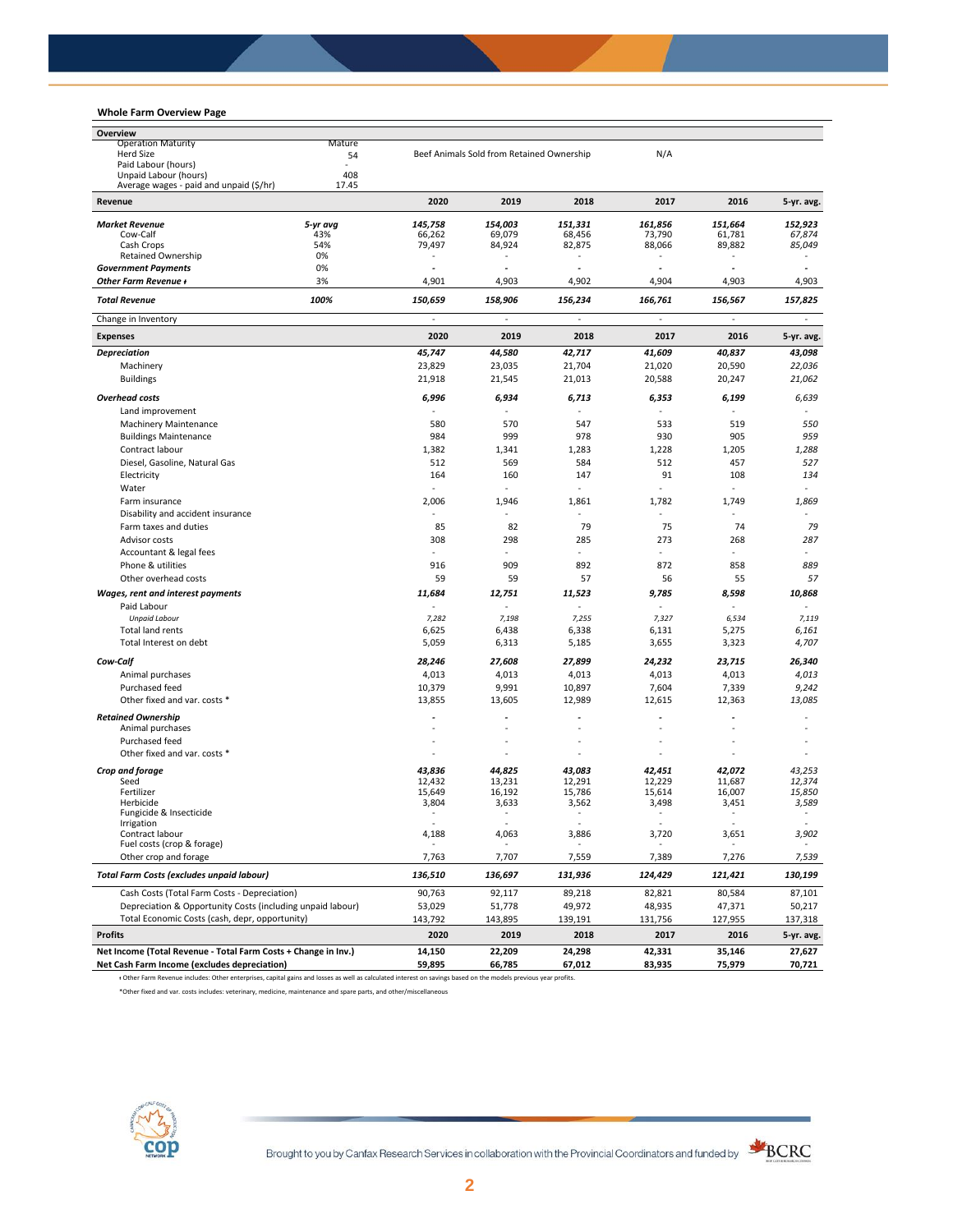| Cow-Calf Enterprise (\$/Cow Wintered)                    | 2020                     | 2019           | 2018                     | 2017     | 2016                     | 5 yr. avg.               |
|----------------------------------------------------------|--------------------------|----------------|--------------------------|----------|--------------------------|--------------------------|
| Cows Wintered *                                          | 54                       | 54             | 54                       | 54       | 54                       | 54                       |
| Average male and female calf price (\$/head)             | 1,380                    | 1,436          | 1,426                    | 1,554    | 1,249                    | 1,409                    |
| <b>REVENUE</b>                                           | $\overline{a}$           | ÷              | $\mathbb{Z}^2$           | ÷,       | $\overline{\phantom{a}}$ |                          |
| Cow Calf                                                 | 1,227                    | 1,279          | 1,268                    | 1,366    | 1,144                    | 1,257                    |
| Cull animals and slaughter receipts                      | 142                      | 149            | 144                      | 144      | 160                      | 147                      |
| Breeding livestock receipts                              | $\sim$                   | L,             |                          | ä,       | ÷,                       | ÷                        |
| Calf Sales and transfer to retained ownership enterprise | 1,085                    | 1,130          | 1,124                    | 1,223    | 985                      | 1,109                    |
| Government payments                                      | ÷,                       | ÷,             | $\ddot{\phantom{1}}$     | $\sim$   | ÷,                       | $\bar{a}$                |
| Other returns                                            | $\overline{\phantom{a}}$ | $\overline{a}$ | $\overline{\phantom{a}}$ | $\sim$   | $\sim$                   | $\overline{\phantom{a}}$ |
| <b>Total Cow-Calf Revenue</b>                            | 1,227                    | 1,279          | 1,268                    | 1,366    | 1,144                    | 1,257                    |
| <b>VARIABLE COSTS</b>                                    | L.                       | L.             | $\mathbb{Z}^2$           | ÷,       | ä,                       | $\omega$                 |
| Animal purchases                                         | 74.3                     | 74.3           | 74.3                     | 74.3     | 74.3                     | 74                       |
| Feed (purchase feed, fertiliser, seed, pesticides)       | 315.5                    | 312.7          | 324.3                    | 261.9    | 256.0                    | 294                      |
| Machinery (maintenance, depreciation, contractor)        | 283.6                    | 272.7          | 258.8                    | 251.5    | 231.7                    | 260                      |
| Fuel, energy, lubricants, water                          | 43.2                     | 42.8           | 39.0                     | 38.8     | 37.3                     | 40                       |
| Vet & medicine                                           | 68.5                     | 66.5           | 63.6                     | 60.9     | 59.7                     | 64                       |
| Other inputs cow calf enterprise                         | 137.9                    | 136.4          | 132.6                    | 128.3    | 124.7                    | 132                      |
| Labour                                                   |                          |                |                          |          |                          |                          |
| Paid Labour                                              | L.                       | ä,             | ÷,                       | ÷.       | ÷.                       | ÷                        |
| Unpaid Labour                                            | 134.9                    | 129.3          | 124.7                    | 120.5    | 105.5                    | 123                      |
| <b>Total Variable Costs</b>                              | 1,057.9                  | 1,034.7        | 1,017.3                  | 936.3    | 889.1                    | 987                      |
| <b>CAPITAL COSTS</b>                                     |                          |                |                          |          |                          |                          |
| Insurance, taxes                                         | 40.3                     | 38.9           | 37.3                     | 35.9     | 33.6                     | 37                       |
| Buildings (maintenance, depreciation)                    | 126.6                    | 124.2          | 121.4                    | 119.1    | 113.9                    | 121                      |
| Land Cost                                                | $\blacksquare$           | ÷,             |                          |          |                          |                          |
| <b>Rented Land</b>                                       | 76.8                     | 74.7           | 73.5                     | 71.1     | 61.2                     | 71                       |
| Own Land                                                 | 63.7                     | 61.5           | 60.3                     | 57.7     | 50.7                     | 59                       |
| Capital Costs                                            | $\overline{\phantom{a}}$ | L.             |                          | $\omega$ | $\overline{a}$           |                          |
| Liabilities                                              | 41.2                     | 50.8           | 42.1                     | 29.9     | 24.3                     | 38                       |
| Own capital                                              | 134.6                    | 138.8          | 134.1                    | 127.0    | 105.9                    | 128                      |
| <b>Total Capital Costs</b>                               | 483.3                    | 488.8          | 468.7                    | 440.8    | 389.5                    | 454                      |
| <b>COSTS</b>                                             |                          |                |                          |          |                          |                          |
| Cash Costs                                               | 855.8                    | 853.6          | 841.0                    | 753.3    | 720.9                    | 805                      |
| <b>Depreciation Costs</b>                                | 352.1                    | 340.4          | 325.9                    | 318.5    | 295.7                    | 327                      |
| <b>Opportunity Costs</b>                                 | 333.2                    | 329.6          | 319.0                    | 305.3    | 262.0                    | 310                      |
| <b>Total Production Costs</b>                            | 1,541.1                  | 1,523.6        | 1,485.9                  | 1,377.1  | 1,278.7                  | 1,441                    |
| <b>Profits</b>                                           | 2020                     | 2019           | 2018                     | 2017     | 2016                     | 5-yr. avg.               |
| Short-term profit (cash costs)                           | 371.2                    | 425.6          | 426.7                    | 613.2    | 423.2                    | 452                      |
| Medium-term profit (cash + depreciation)                 | 19.2                     | 85.2           | 100.8                    | 294.7    | 127.5                    | 125                      |
| Long-term profit (cash + depreciation + opportunity)     | (314.1)                  | (244.3)        | (218.2)                  | (10.6)   | (134.6)                  | (184)                    |
|                                                          |                          |                |                          |          |                          |                          |

\*Model Maintains a stable herd size

Costs and revenue are reported for a calendar (e.g. January to December). It reflects revenue and expenses that a producer experiences over that period. Producers who want a cash flow analysis typically use a calendar or agricultural year. This method is often preferred by lenders when getting evaluated for a line of credit or a loan. The model maintains a stable herd, retention rates were adjusted to ensure that

C<mark>ash Costs</mark><br>Cash costs are the outlays over the course of the year, including machine repairs, paid labour, costs of feed production, and purchased feed. CDN COP Network bases cash costs on actual costs of production. Agr market value for some cash costs, including feed.

The cost of producing the feed on-farm and the purchased feed costs as used in that year to reflect the experience and situation of producers. Production inputs, land and any purchased feeds utilized that year are included model. Below are the included costs for feed production:

moder.outwhat was made used to receip would continuour.<br>**Feed:** Calculated as feed cost (purchase feed + fertilizer, seed and pesticides for own feed production) + machinery cost (machinery maintenance + depreciation + con rents paid + opportunity cost own land)

**Land:** separated into owned and rented land, includes both crop and pastureland. Land costs = Rents paid + calculated land rents for own land (opportunity cost).

By using the cost of land, the advantage that mature operations have is clearly shown as their cost structure is lower when l and has been fully paid off.

### **Allocation**

Generic allocation uses percent revenues from each commodity to cover overheads and utilizes accounting data for the overhead costs. This takes the approach that overheads and fixed costs will be covered by something grown commodities grown. It should be recognized that as commodity prices fluctuate and revenues to each enterprise fluctuate, the shifting shares will change the cost structure for each enterprise from year to year.

# **Depreciation**

Depreciation on buildings and machinery is a non-cash cost that reveals the ability of the farm to continue operating if an asset needs replacement. Differences in depreciation costs between AgriProfit\$ and the CDN COP Network primarily comes from the use of specific (AgriP rofit\$) versus generic (CDN COP Network) allocation. Where generic allocation results in machine

## **Opportunity Costs**

Provincing COSS are the non-cash costs that reveal the opportunity of using different resources. These costs can include Unpaid labour, renting out land, the opportunity of selling or buying feed production, and return to capital.

required.<br>Land: The Opportunity costs of land are the rents for new contracts if the farm rents out owned land. It reflects the future cost of renting land. If the producers' profits of utilizing the land outweigh the prof utilizing owned land for production should be preferred and vice-versa.<br>**Labour:** The opportunity costs of labour are the calculated wage for family labour, either off-farm salary or farm manager salary. It is important to

same type of labour.

**Capita**l: The opportunity cost of capital is the interest rate for long-term government bonds multiplied by the equity without land (values of machines, buildings, livestock, circulating capital, less total loans). If the

### **Unit Reported**

Often cow-calf COP is expressed as dollars per cow wintered (\$/cow wintered) which adjusts the calf price per head for the number of calves sold per 100 cows. When evaluating overall cost structure to identify areas for<br>im

however..export of the structure with the structure of the break-even cost. allowing them to compare with posted market prices for their calves' average weight category. This break-even price will depend on the percentage weaned that year from the cow herd. The higher percent weaned, the lower per pound the break -even price will be.



Brought to you by Canfax Research Services in collaboration with the Provincial Coordinators and funded by